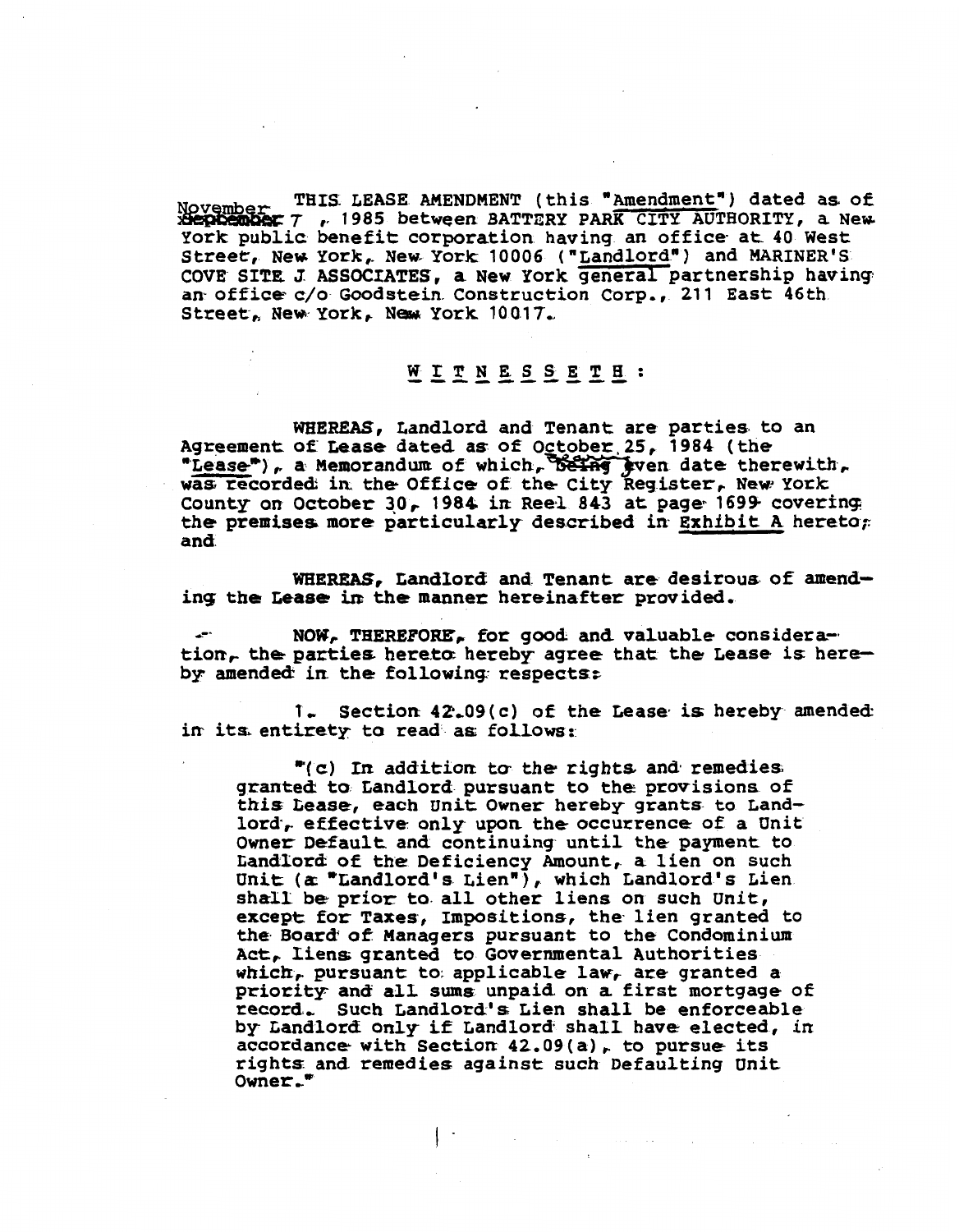2. Except as herein amended, the terms and provisions of the Lease, in all other respects, shall remain unmodified and in full force and effect.

IN WITNESS WHEREOF, the parties hereto have executed this Amendment as of the day and year first above written.

BATTERY PARK CITY AUTHORITY

**By:** 

MARINER'S COVE SITE J ASSOCIATES, a New York general partnership

By: CARA ASSOCIATES. a New York general partnership

**Bv:** a partner

By: HUDSON SOUTH ASSOCIATES, a New York general partnership



RECTOR PARK ASSOCIATES, a New **By:** York general partnership

**By:** a partner

The undersigned hereby consents to this Lease Amendment.

CITIBANK, N.A.

By: **Tts:**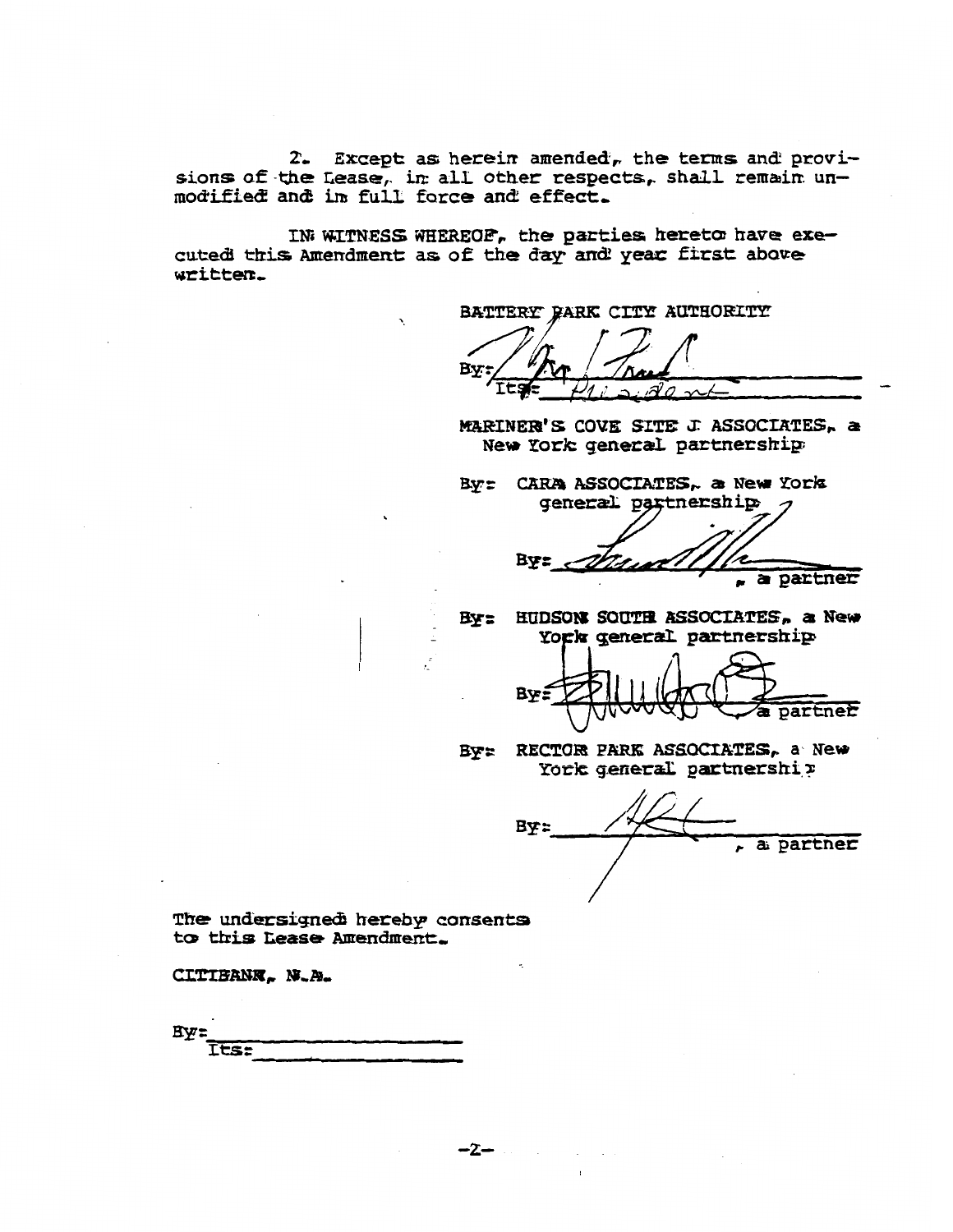## STATE OF NEW YORK 1  $E$  SS. $E$ COUNTY OF NEW YORK  $\Sigma$

On this  $34$  day of Dicember , 1985, before me personally came Messer J. Heuchen, to me known, who,  $\frac{324}{101}$   $\frac{10}{101}$   $\frac{10}{101}$   $\frac{20}{101}$   $\frac{20}{101}$   $\frac{20}{101}$   $\frac{20}{101}$   $\frac{20}{101}$  of BALTERY PARK CITY AUTHORITY, the public benefitt corporation described in and which executed the foregoing instrument; that he knows the seal of said corporation; that the seal affixed to said instrument is such corporate seal; that it was so affixed by order of the members of said corporation; and that he signed his name thereto by like orđen.

CECILIA MADDEN Notary Public, State or New York. No. 304698371 Qualified in Nassau County Cert. Filed in New York County Commission Expires March 30, 1987

STATE OF NEW YORK

 $E$   $S9.5$  $\mathbf{y}$ 

Þ

COUNTY OF NEW YORK

On this  $11th$  day of  $\sqrt{\mu}$  ends  $\mu$  1985, before  $.985.$  before being by me duly sworn, did depose and say that he resides at partner in the New York partnership known as Cara Associates, which partnership is a general partner in the New York partnership known as Mariner's Cove Site J Associates, the partnership described in and which executed the foregoing instrument\_

**USSES MEDICA**<br>NOTARY PIPE ON THE PERMIT OF Gualticul in Euricik Genety<br>Commission Expires March 37, 1706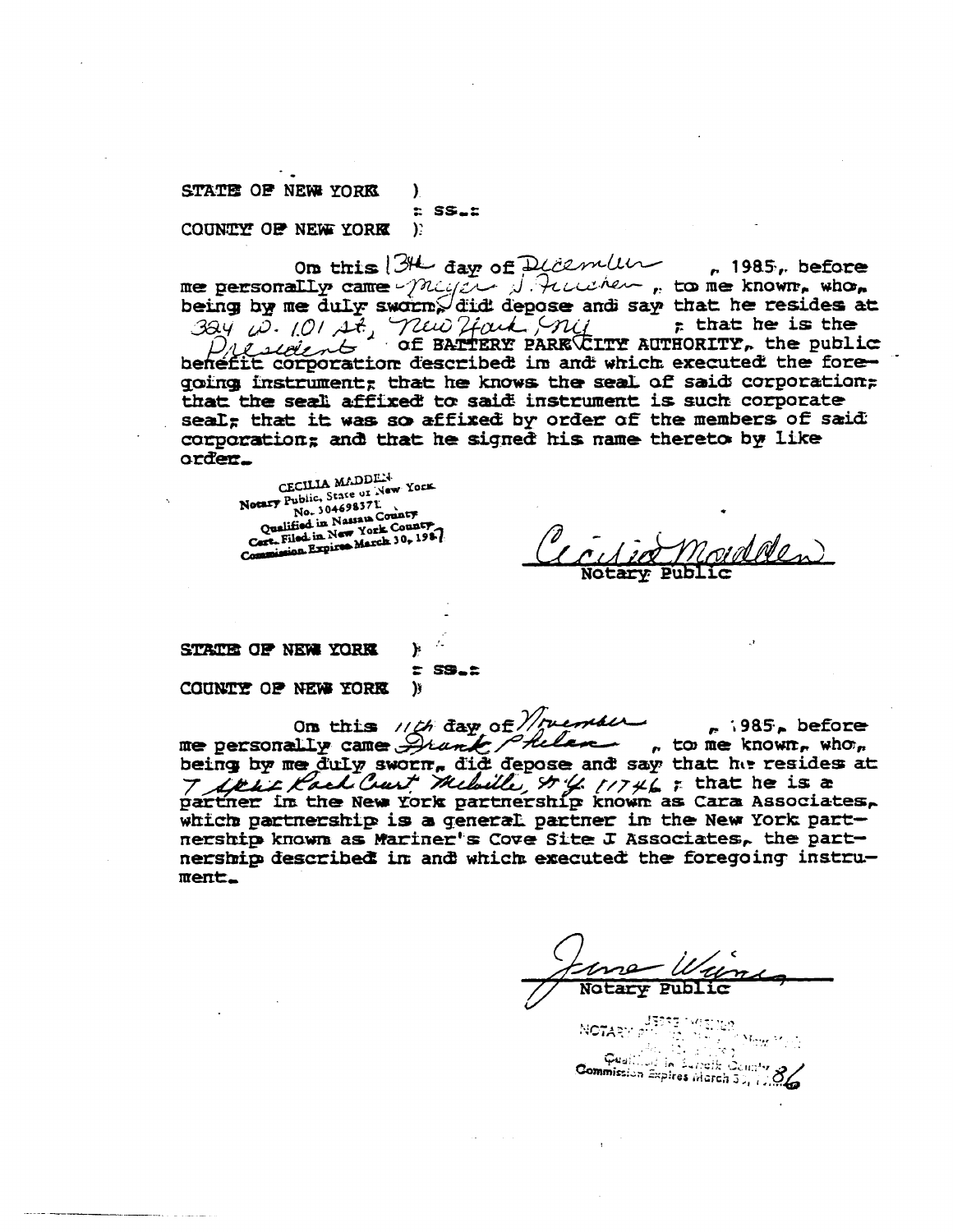STATE OF NEW YORK -1  $ES.E$ COUNTY OF NEW YORK  $\mathcal{E}$ 

On this for day of November  $n.1985n$  before me personally came there poolities  $_{\rm P}$  to me known, who, being by me duly sworn, did depose and say that he resides at Si Ke hat he is a partner in the New York partnership known as Hudson South  $\tau$  that he is a Associates, which partnership is a general partner in the New York partnership known as Mariner"s Cove Site J Associates, the partnership described in and which executed the foregoing instrument.

> NOTARY PUBLIC, Size million York No. 30-4627784 **Oualified: in Nassau County:** Commission Expires March 30, 1986

Notary

STATE OF NEW YORK J.  $\bullet$ **SS.F** COUNTY OF NEW YORK Y  $\hat{f}_\pi$ 

On this  $\mathcal{L}^{\mathcal{A}}$ day of Volonture  $p$  1985, before me personality came/hole of the floor  $_{r}$  to me known, who, being by me duly sworn, did depose and say that he resides at Silled of freeh Uly My My actnership known as Rector Park  $\pi$  that he is a. Associates, which partnership is a general partner in the New York partnership known as Mariner's Cove Site J Associates, the partnership described in and which executed the foregoing instrument\_

ROSEMARIE A. ROBERTS Commissioner of Deeds. City of New Yorks - No. 1-2739 Certificate Filed in New York County Commission Expires Nov. t. 1976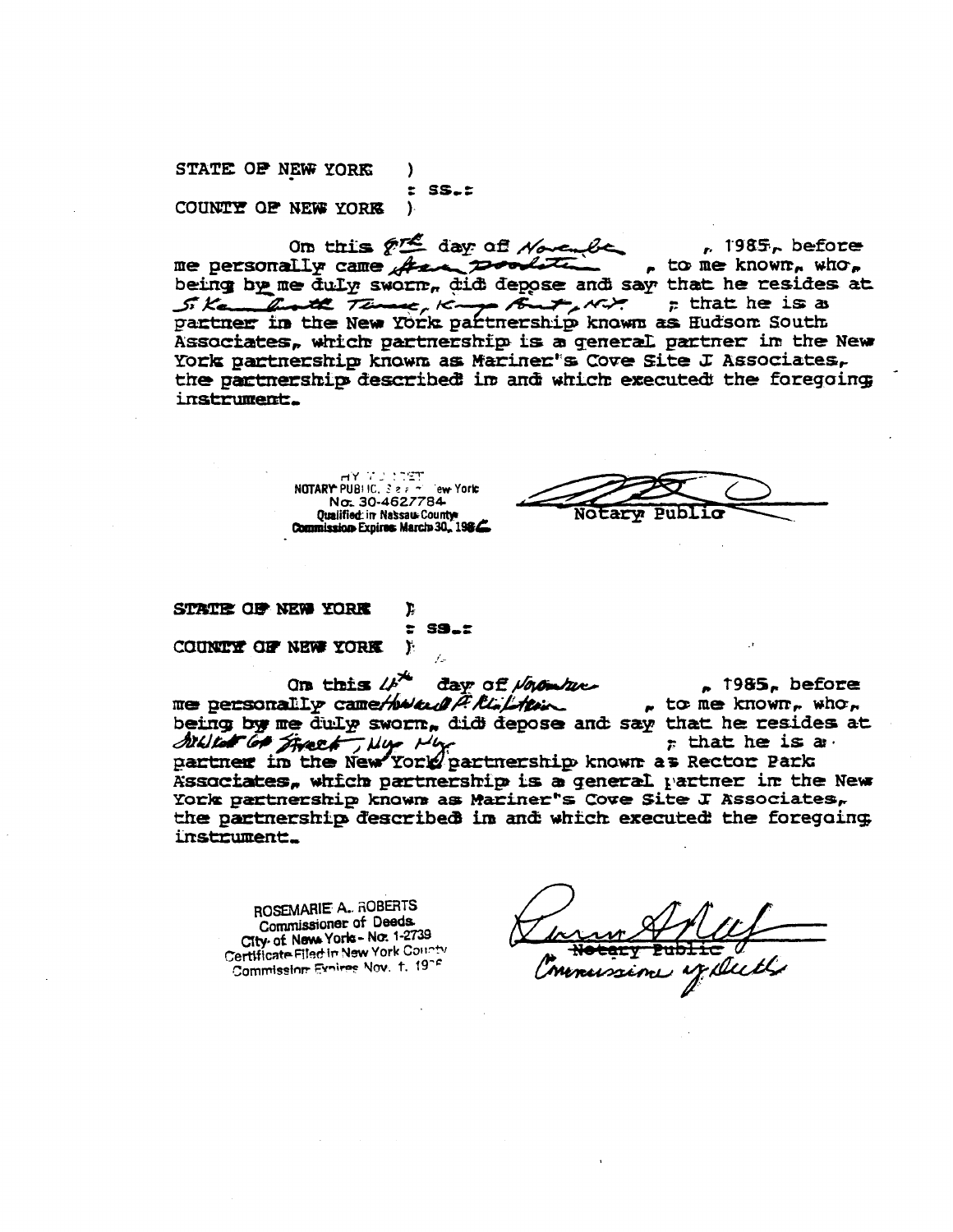## PARCEL J

ALL that certain plot piece or parcel of-land, situate, lying and being in the Borough of Manhattan, City, County and State of New York, bounded and described as follows

BEGINNING at a point on the northerly side of Rector Place distant 247-41 feet South 77 degrees 31 minutes 29 seconds West, as measured along the northerly side of Rector Place, from the point formed by the intersection of the northerly side of Rector Place with the westerly side of South End Avenue;  $\mathcal{L}(\mathbb{R}^d)$ 

RUNNING THENCE South 77 degrees 31 minutes 29 seconds West along the northerly side of Rector Place. 63 feet;

 $-5$ 

THENCE along the sides of a-park, as shown on a map bearing Acc. No. 30071 and showing a change in the City Map. which map was approved by a resolution adopted by the Board of Estimate on November 13, 1981 (Cal. No. 4), the following 2 courses and distances

I) South 77 degrees 31 minutes 29 seconds West, 70 feet 2) North 18 degrees 14 minutes 10 seconds West, 122.44 feet;

THENCE North 77 degrees 31 minutes 29 seconds East 145.29 feet-

THENCE South 12 degrees 28 minutes 31 seconds East, 121.83 feet " to the point or place of BEGINNING.

TOGETHER with the benefits of and subject to the burdens of an easement of pedestrian and vehicular ingress and egress as set forth limited and delineated in a Declaration of Easement made by Battery Park City Authority dated as of 3/23/84 and recorded on 3/28/84 in Reel 778 page 44 over the following described parcel:

ALL that certain plot. piece or parcel of land. situate. lying and being in the Borough of Manhattan, County, City and State of New York and more particularly bounded and described as follows-

BEGINNING at a point in the southerly line of Albany Street. distant 102.58 feet westerly from the corner formed by the intersection of the westerly line of South End Avenue with the southerly line of Albany Street

running thence south 12 degrees 28 minutes 31 seconds east.  $\mathsf{L}$ .  $122.00$  feet